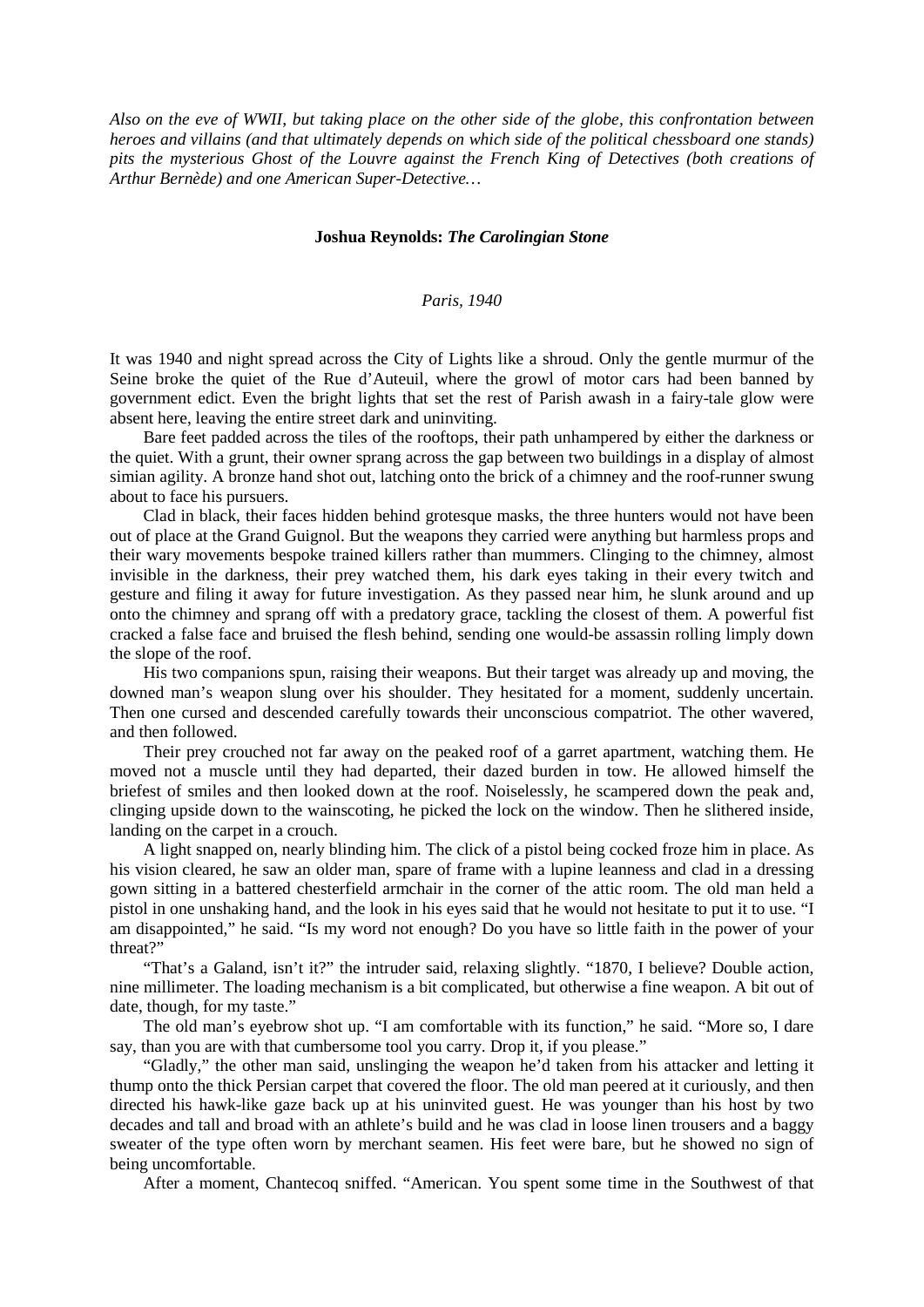country. The weapon isn't yours as your hands are too large for it. Who are you?"

"Anthony." The man smiled, his sun-bronzed face splitting in a white grin. "Jim Anthony. It's a pleasure to meet you, Monsieur Chantecoq."

The old man blinked. "You recognize me?"

"A man in my trade wouldn't be worth much if he didn't recognize the King of Detectives," Anthony said, dropping onto his haunches with an ease that the old man found slightly off-putting. Hands dangling between his knees, he looked around the apartment, taking in the overstuffed bookshelves and sloppy paper piles. It looked like the residence of a scholar or academic, until you realized that most of the reading material was devoted to identifying types of cigarette ash and bullet calibers, as well as a dozen other topics more suited to a criminalist than to a forgetful professor.

"Anthony, you said?" Chantecoq peered at him and gave a grunt. "Hmm. James Anthony, heir to the Anthony fortune; philanthropist, amateur journalist and murderist of international repute. They call you the—ah, what is it?—the Super-Detective?" Chantecoq's lips quirked in a smile.

Anthony grimaced. "That's the tag they hung on me, yes. And I hardly think owning a newspaper makes me an amateur journalist."

"I was referring to the series of articles you wrote pseudonymously for the *London Times* in which you decry the current political tolerance extended to Germany. Very well reasoned, I thought, without being altogether jingoistic." Chantecoq leaned back in his chair and uncocked the pistol. "Please have a seat."

"I'm quite comfortable, thank you," Anthony said. "I won't ask how you knew that was me."

"Then I won't bother explaining. The rifle is German-made, I notice." Chantecoq gestured with the pistol. "Some type of carbine... a Mauser, I think."

"It's a modified Kar-98k," Anthony said. He tapped the barrel, which had been seemingly replaced with what looked like a thick length of smooth-cut pipe. "A noise suppression system, to go with a barrel altered to allow for a different type of ammunition."

"What kind?" Chantecoq said. He reached into his dressing gown and pulled out a cigarette case. Popping it open, he extracted one and popped it between his lips.

"I was hoping you could tell me, actually. It's why I came to see you." Anthony frowned. "I would have been here earlier, and by a more civilized route, but I was followed."

"Followed? By whom?" Chantecoq said, a lit match held inches from the tip of his cigarette.

Anthony tapped the gun again. "Three men, carrying these. And wearing masks. I think I convinced them to give up the chase though."

"Masks?" Chantecoq said, slowly lighting his cigarette. He puffed quietly for a moment and then said, "Where were you coming from?"

"The Louvre."

Chantecoq froze. "Why?"

"A series of unusual events, why else?" Anthony shrugged. "I'm not surprised you haven't heard. The police have been keeping quite a tight lid on things. Four nights ago, a night-watchman died in the museum. The cause was apparently shock." Anthony made a face. "The other watchmen reported seeing a mysterious figure when they responded to his scream... a figure that vanished in a flash of light. The night after that, they saw the figure again, only this time, they saw it in three different places in the Louvre." Anthony held up three fingers. "All at the same time. The night before last, another guard died, again supposedly of shock. A fellow named de Felipone, the current Director of the Louvre, called for me then, knowing I was in Paris and that this sort of thing is my line. Ostensibly, I'm investigating the haunting, but since it's connected to the deaths..." He looked at Chantecoq. "And I wondered why they hadn't called for you."

Chantecoq was silent. Anthony leaned forward, his eyes narrowing. "They did, didn't they?" he said.

"Get out please." Chantecoq settled back in his chair. "And take that rifle with you. Go as you came in. Like as not, they haven't seen you yet."

"What? Who? Monsieur, I…" Anthony began. He rose to his feet and the pistol in Chantecoq's hand rose with him. The elderly detective cocked the weapon.

"Get out, please," he said quietly.

"I came to get your help, Monsieur."

"Then you have failed, through no fault of your own. I am sorry, but I cannot take the risk."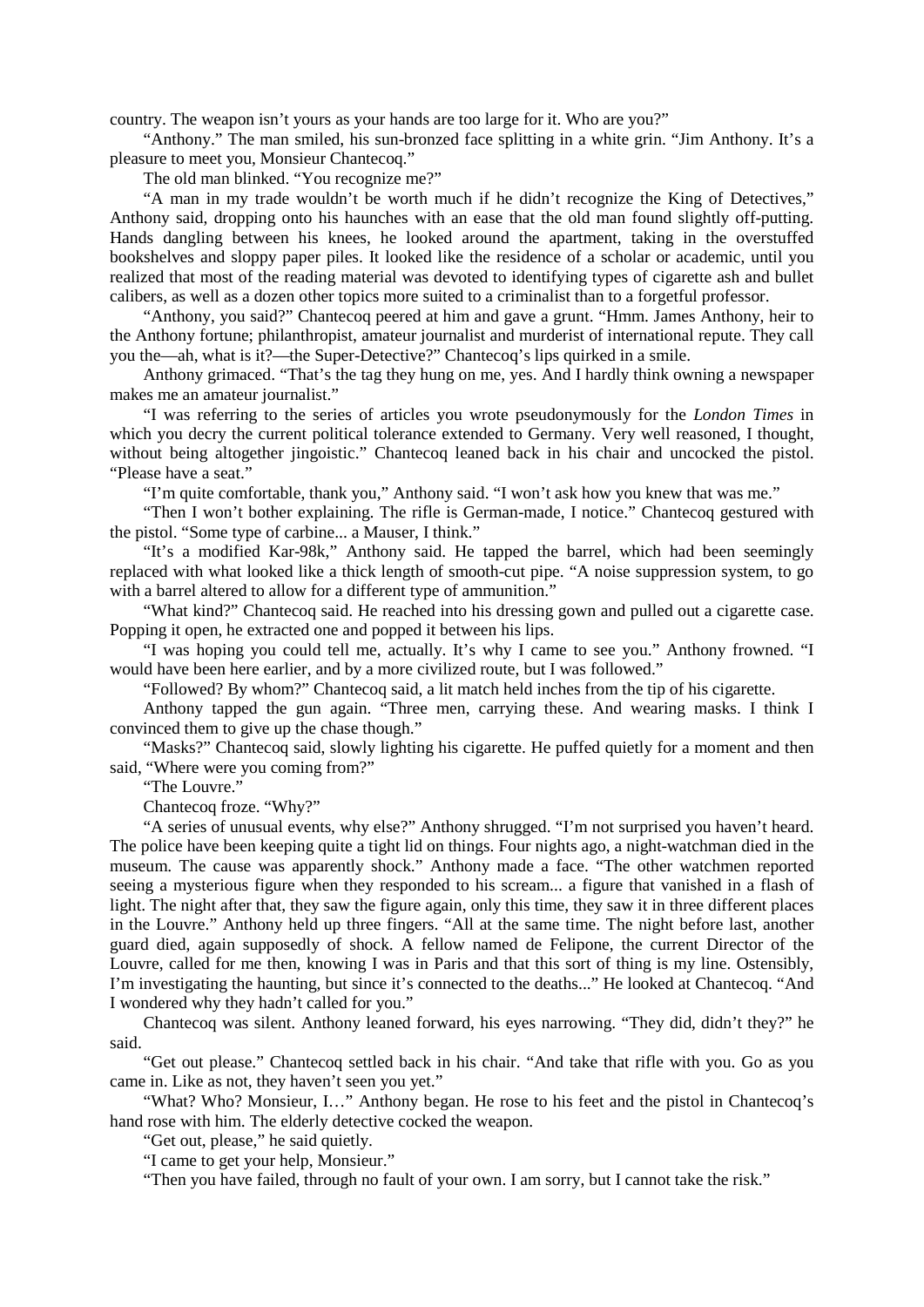"Risk what?" Anthony said.

"Risk *who*," Chantecoq corrected. "In my desk is an envelope. Get it."

Anthony did so with haste, Chantecoq's pistol tracking him the entire time. He found the envelope and opened it, extracting the handful of photographs that were inside. A woman and a man, both middle-aged, sat outside a café. In another picture, the same couple was window-shopping in the Rue de Rivoli. He looked at Chantecoq. Before he could ask the obvious question, the other man said, "My daughter Colette and her husband. Someone sent these pictures to me as a warning. They wanted me to know that they can get to her—at any time."

"Who?"

"Turn the envelope over." Anthony did so and grunted as he saw the strange image stamped on the torn flap. In almost every way, it was an exact two-dimensional reproduction of the grotesque masks worn by his attackers earlier in the evening. He looked at Chantecoq. The old detective said, simply, "Belphegor."

"*Gesundheit*," Anthony said.

Chantecoq glared at the younger man. "It is not a joke," he snapped.

"Sorry. Who—or what—is Belphegor?"

"A curse." Chantecoq looked away. "One I thought had claimed its final victim 13 years ago, almost to the day."

"The Simone Desroches case," Anthony said. "That's why I wanted your help though... There are similarities..."

"Of course there are." Chantecoq made a sharp gesture. "It is Belphegor. Go. Now."

"I don't think so. Who were those men following me?"

"I have no idea," Chantecoq said bitterly. "I do not want to know."

"We can protect your daughter," Anthony said.

"I am protecting her," Chantecoq snarled. "Now, will you go? Or must I force you?"

In reply, Anthony lunged towards the older man like a tiger. As he tackled him to the floor, chair and all, the space that Chantecoq's head had occupied was split by the passage of something solid and deadly. The plaster on the wall cracked and dust drifted down. Anthony sprang to his feet, Chantecoq's pistol in hand, and raced to the open window.

The full Moon had turned the rooftops silver and Anthony caught sight of a tall, thin figure as it raced away, a black cloak flaring around it like the wings of some great bat. He took aim, but resisted the urge to fire. He stepped back from the window, eyes blazing with frustration. "I guess they didn't give up after all," he said, his tone half-apologetic. "And I'll bet they haven't now either." He moved quickly to the closest bookshelf and toppled it in front of the window, effectively blocking it.

Chantecoq pounded the floor with a fist. "My daughter! You have doomed her!" he snarled, scrambling to his feet. Anthony stepped back, his hands raised. Old, the King of Detectives might have been, but he was still intimidating, even to a man of Anthony's size.

"Monsieur, we can have someone protecting her within minutes, if you'll just let me borrow your phone!"

Chantecoq swiped a hand towards a cabinet. Anthony hurried to it and pulled out a phone. Swiftly, he rang the hotel he was staying at and rattled off instructions to the voice which answered. Then he hung up and turned back to Chantecoq. The old man had gotten dressed while his back had been turned, and his lean frame was clad in an immaculate suit of expensive, if slightly out of fashion, cut. "Who did you call?" he said, his voice now composed.

"My hotel. I have a friend staying in a room near mine, a fellow named Tom Gentry. An excellent man in a tight spot. When he rings back, I'll have him see to your daughter's safety."

"I trust her husband, Jack, immensely," Chantecoq said. "He is a good man. Strong. And Colette is stronger still, in her way." He took a deep breath. "But I could not risk them." He bent over the desk and scrawled out an address on a loose sheet of paper. "This is their address."

"I understand," Anthony said. "More than you know."

"Yes. How is Senator Colquitt's daughter, by the by?" Chantecoq said, straightening his tie. Anthony blinked and Chantecoq smiled crookedly. "I am not a hermit, Monsieur Anthony. Merely old."

Anthony chuckled and extended the butt of the Galand to its owner. "Isolation has its advantages."